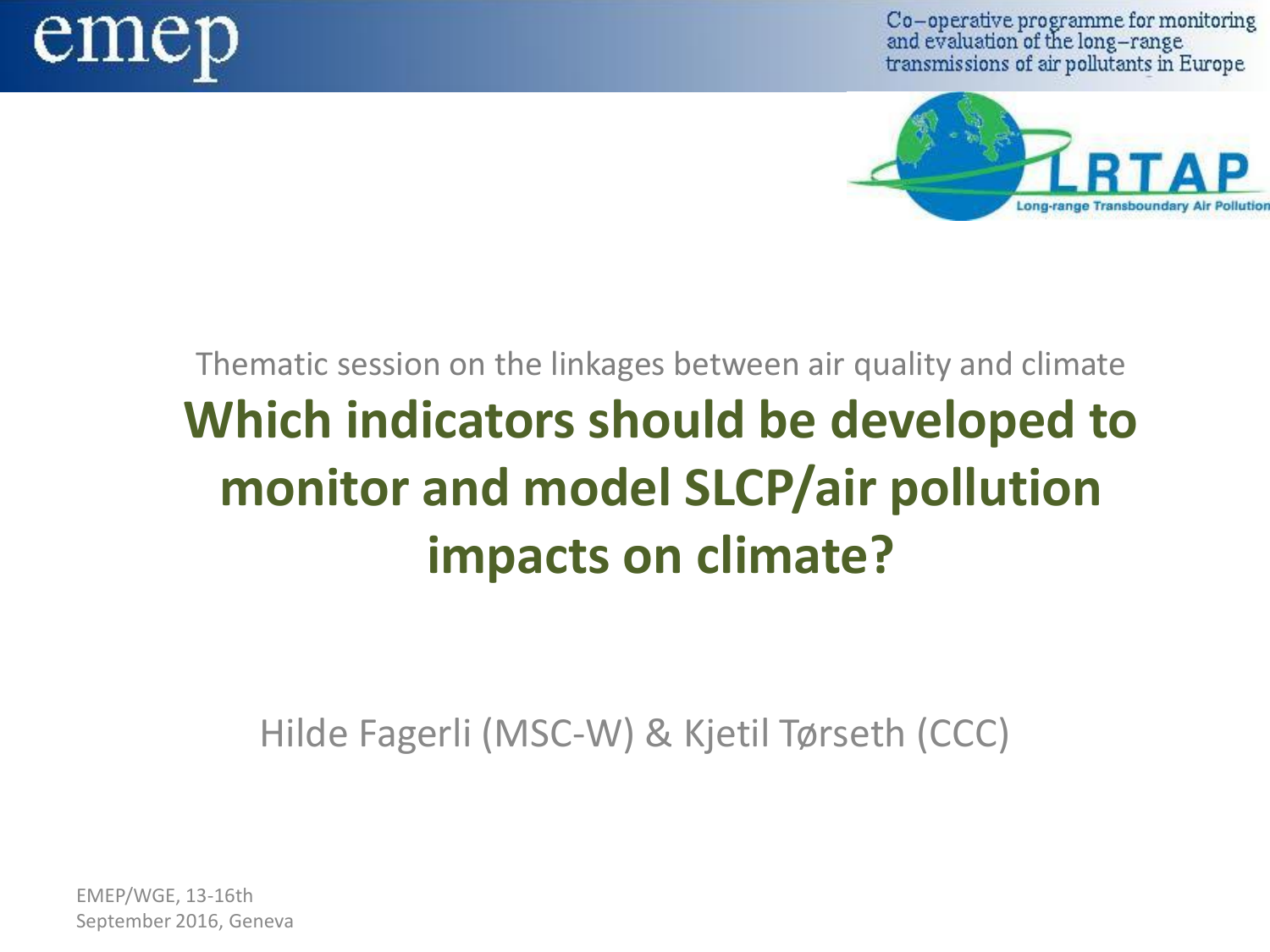# **Which indicators could be followed to monitor/model air pollution impacts on climate?**

Modelling SLCP impacts on climate – alternatives:

- Earth system models
- CTM (EMEP) coupled to RF module
- Simplified climate metrics/indicators (RFs, GWPs,GTPs…)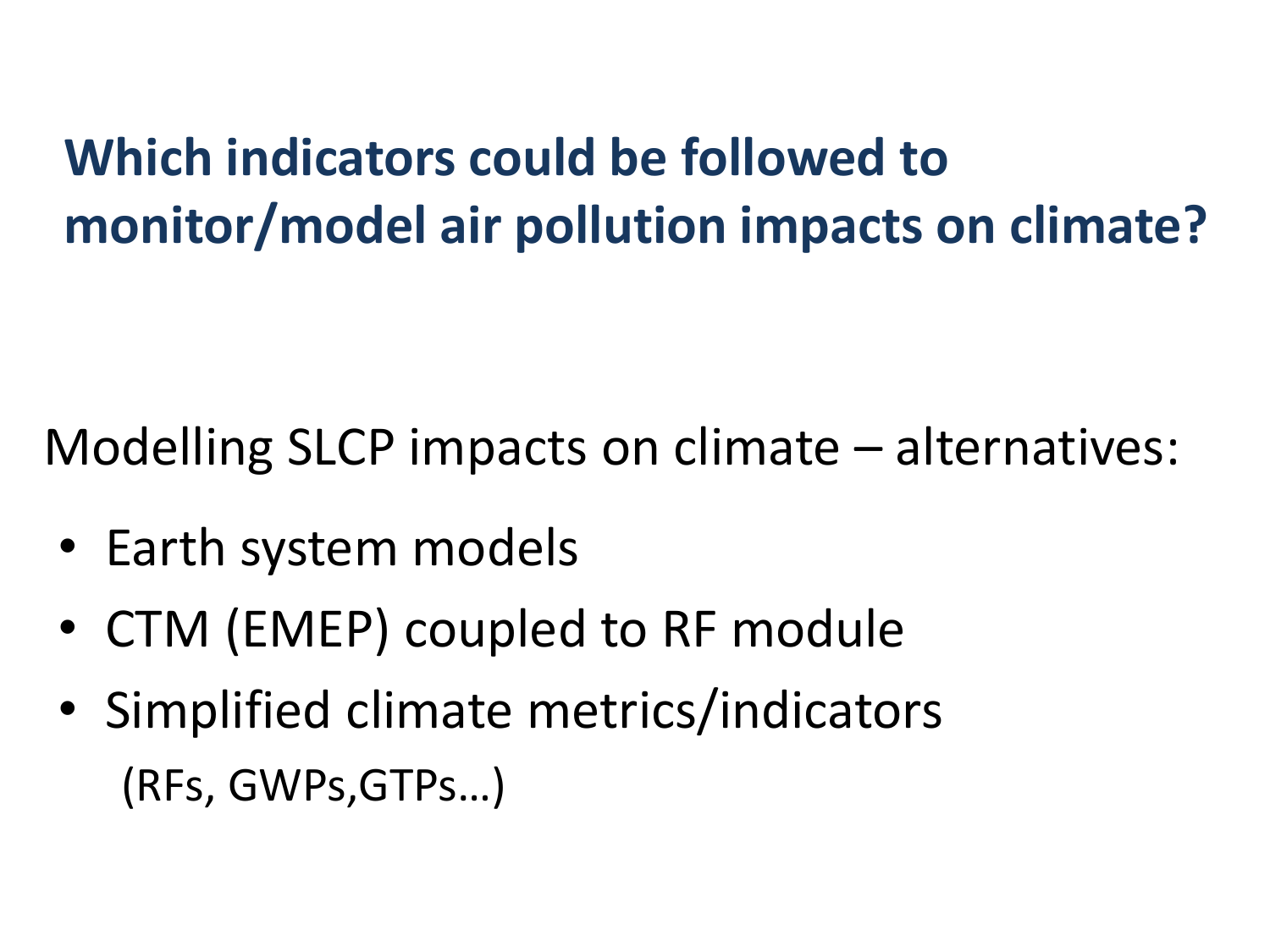### Example, regional response: Regional impact of European emissions



Yellow =Total impact

**Preliminary results show a regional (European) climate impact of the GP protocol in the order of ~0.05 degree, and less than CLE (GP less ambitious than CLE), but large uncertainties**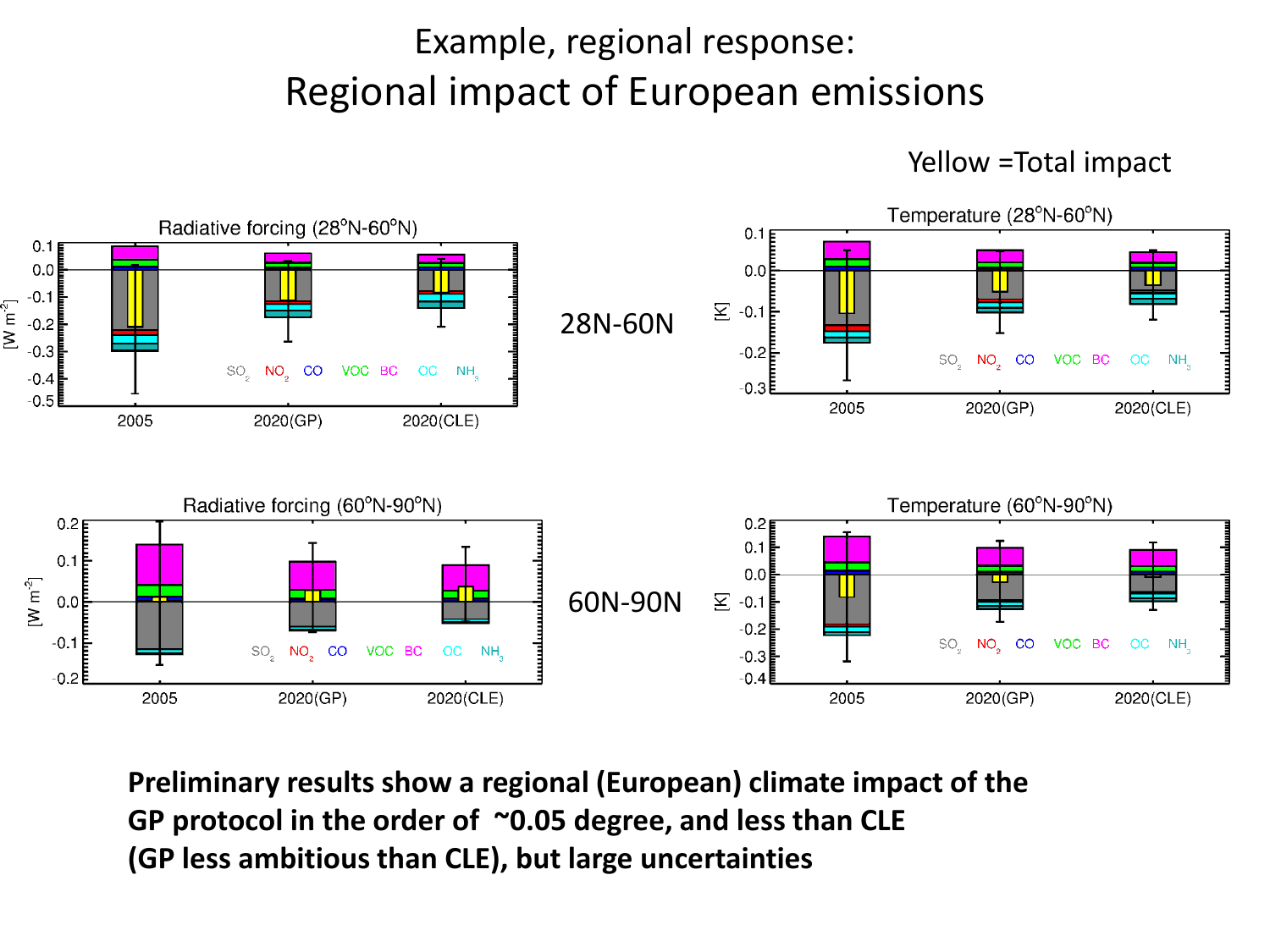- Define one or several indicators to follow
- Make use of best scientific knowledge available as input (updates) to the climate metrics/indicators– **link to**

 **AER-CHEM-MIP(CMIP), AeroCom, PDRMIP…**

• Used in IAM, yearly reports, trends..?

AER-CHEM-MIP: Aerosols Chemistry Modeling Intercomparison Project (CMIP6) AeroCom: Aerosol Comparisons between Observations and Models PDRMIP: Precipitation Driver Response Model Intercomparison Project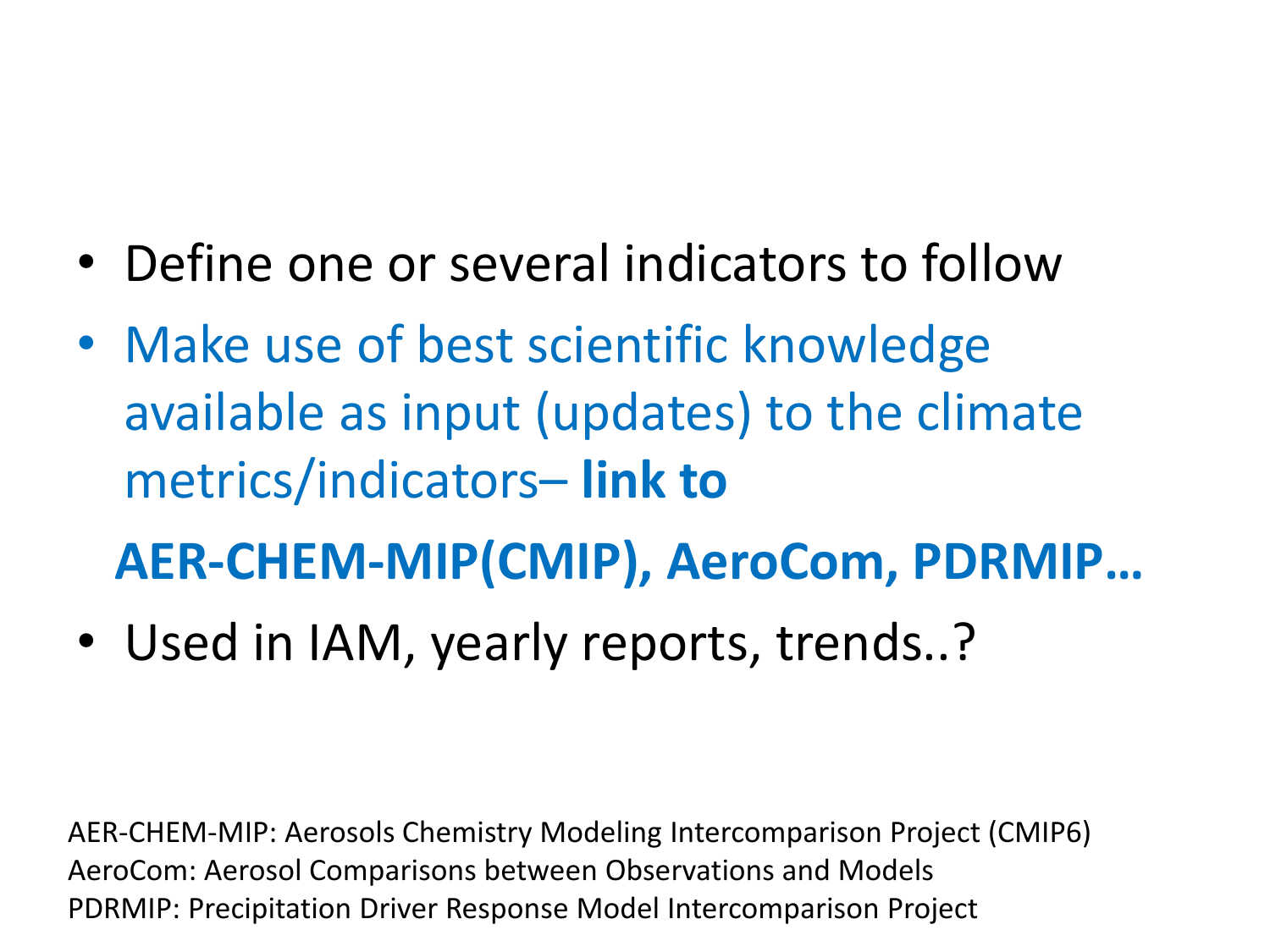### Future monitoring: climate change and air pollution linkages

The EMEP monitoring strategy 2004-2009 **Background document with justification and** specification of the **EMEP monitoring programme 2004-2009** 

The EMEP data are also being increasingly used by new groups of scientists such as the earth observation community and the climate modelling community as there is a strong requirement for high quality observational data on atmospheric composition also in climate research, chemical weather forecasting, assessment of air quality, and terrestrial and aquatic ecosystem change. In this way, EMEP data support regulations and directives for sustainable environment in a broad sense. For instance, the effects of greenhouse gases and aerosols on climate are similar in magnitude but work in opposite directions. Also the effect of aerosols on climate has one of the largest uncertainties (IPCC). It is thus obvious that the compounds regulated by the Convention's protocols also contribute to other air pollution issues ranging from urban air quality to climate change and associated effects (biodiversity etc.). Aerosols and tropospheric ozone are good examples. The EMEP region constitutes an important part of the global atmospheric environment so EMEP has a heavy responsibility to be a driving force in global monitoring as

EMEP/CCC-Report 9/2003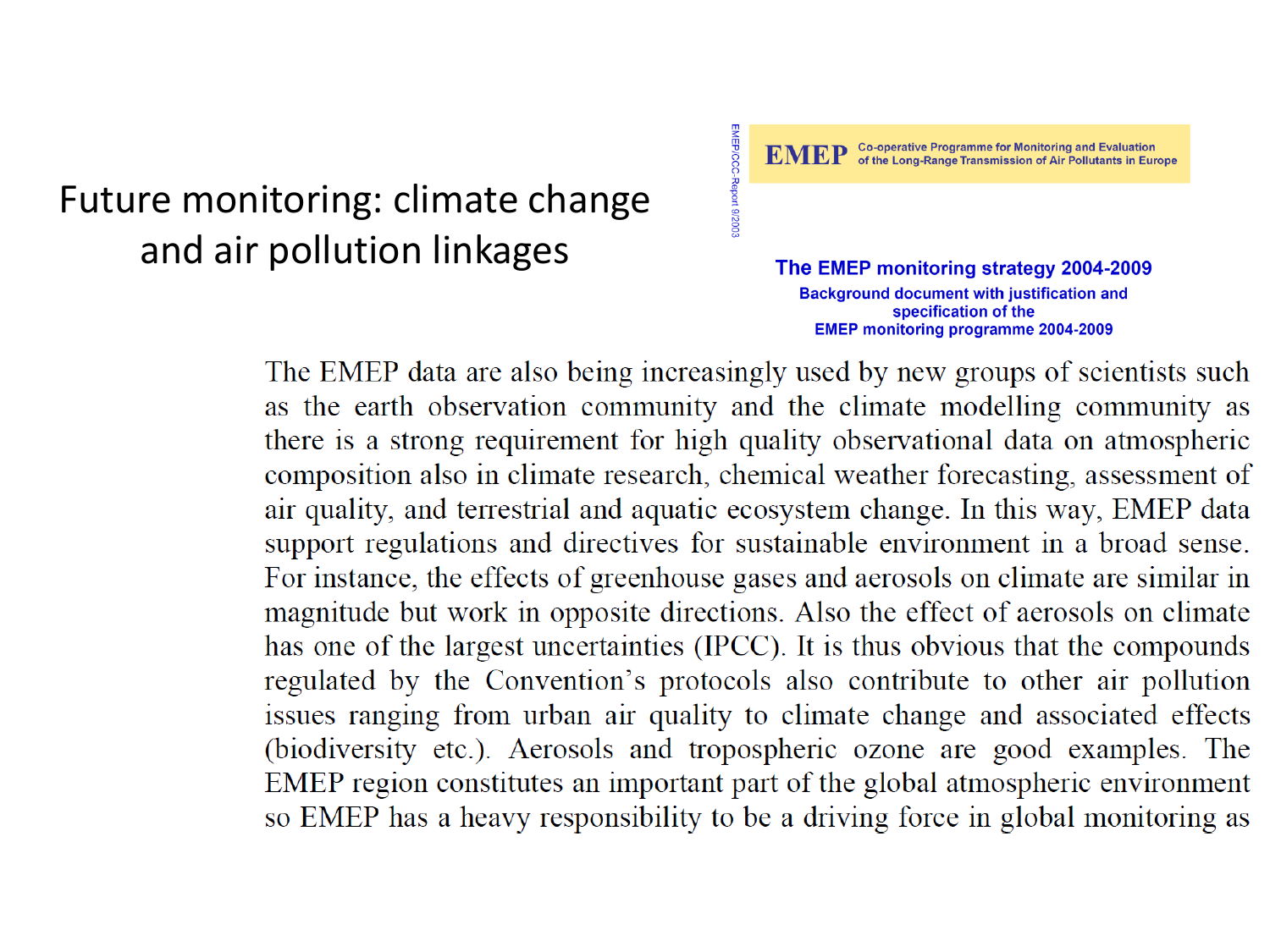### EMEP Monitoring programme:

#### Level 1

•Main ions in precipitation and in air

•heavy metals in precipitations

#### •ozone

•gas particle nitrogen ratios (low cost)  $\cdot$ PM<sub>10</sub> and PM<sub>2.5</sub> mass

•meteorology

at ca 125 sites

#### Level 2, supersites (joint EMEP/GAW)

- PM composition (EC/OC, mineral dust)
- Aerosol physical and optical properties
- $\cdot$  CH<sub>A</sub>
- Tracers (CO and halocarbons)
- POPs
- Heavy metals in air and aerosols
- VOC
- + all level 1 activities 20-30 sites

Both levels are mandatory



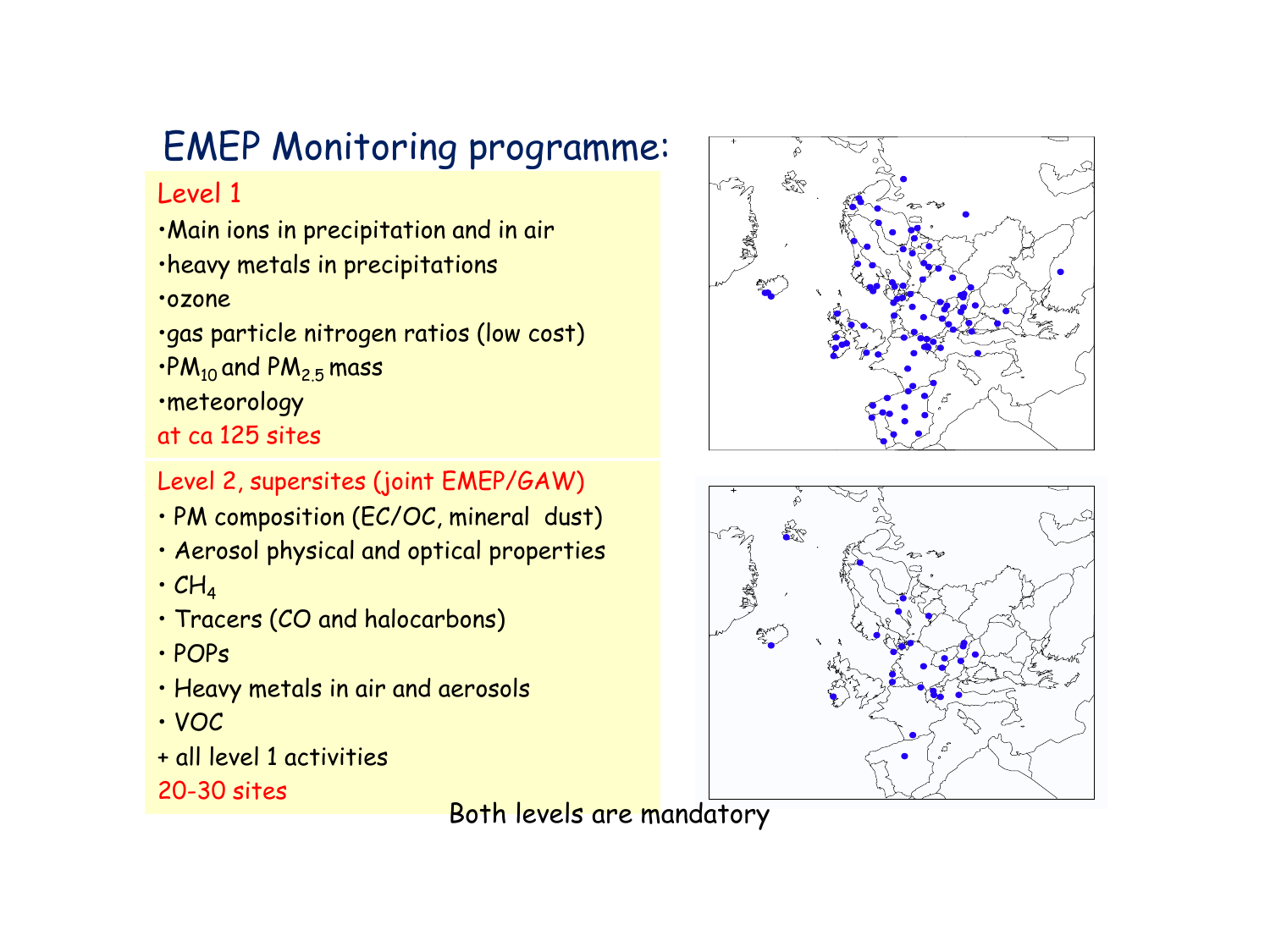

#### The Radiative-Forcing bar chart: AR5 version

Rather low site density, exchange with oceans and terrestral spheres very important. High QA ambitions. GAW and ICOS (many of the European sites are also EMEP sites)

Moderate site density (EMEP level 2) «a domain of EMEP (and GAW globally), ACTRIS as ESFRI intitative?

Moderate to high site density (EMEP level 1+2), EMEP (and GAW globally), ACTRIS as ESFRI intitative

*Understading processes and feedbacks is essential*

*Assessing climate impacts sets higher requirements to data!*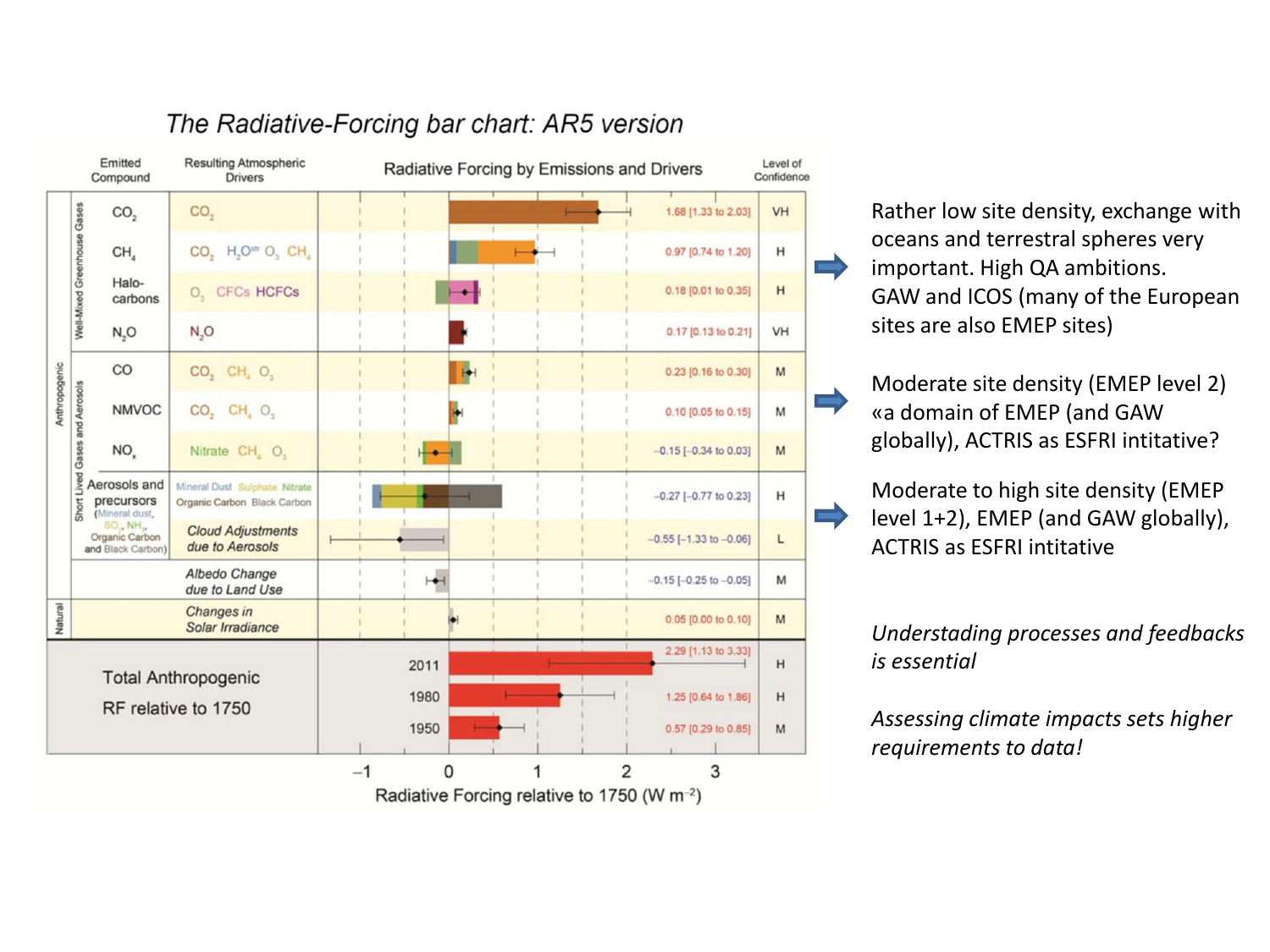# Final remarks - observations

- EMEP measurement stategy is adequate to support most atmospheric composition related data needs
- Complementary to the specific needs for climate and local air quality issues
- ACTRIS as a European Research Infrastructure (ESFRI)?
- Urban supersites and community based observations are new opportunities
- Data are highly used, not only in the EMEP centres work -> services!
- BUT, concerns about sustainability of observations at required quality – implementation
	- no collaborative EU projects anymore, ESFRI does not cover running costs, national agencies have limitations wrt funding